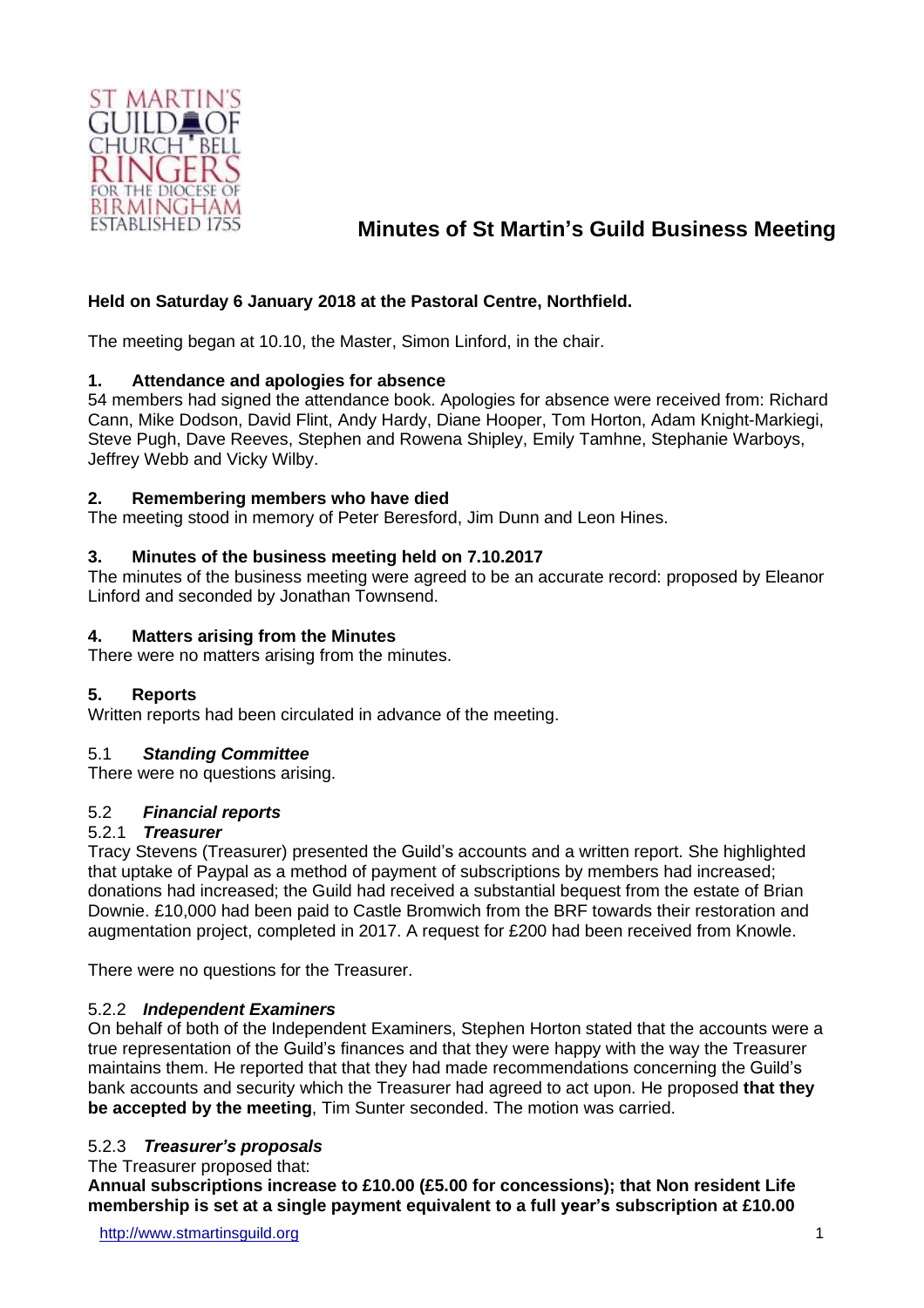**(£5.00 for concessions).** The motion was seconded by Stephen Horton and carried by the meeting.

### The Treasurer made further proposals:

**Apportionment of 25% of subscriptions to the BRF and a £75 apportionment to the Library Fund**, seconded by Phil Ramsbottom. **The peal fee should remain at 0p per rope/seat**, seconded by Michael Wilby. Both motions were carried.

### 5.2.4 *100 Club*

Clare McArdle reported that the 100 Club had raised £1,259 for the BRF in 2017 and that membership stood at 84. She reminded the meeting that January was the time for members to renew their 100 Club memberships and for new members to join. She stated that she was handing over the running of the 100 Club to Leo Fielding and Bernadette O'Dwyer and thanked them for offering to take it over. On behalf of the meeting, the Master thanked Clare for the work she had done running the 100 Club during the preceding years.

### 5.3 *Ringing Master*

Arthur Reeves (Guild Ringing Master) highlighted some of the successes achieved by Guild members during 2017 – winning the National 12-Bell Striking Contest and a band from St Paul's taking second place in the Tewkesbury Shield; Guild members Alistair Cherry and Michael Wilby taking part in the record length peal of Bristol Maximus at Alderney.

Arthur reported that Guild ringing events during the year had been well attended and in particular highlighted the "all-comers' challenge" at Moseley, which had brought together over 40 ringers of wide ranging skills and ages. He thanked everyone who had attended Guild events and Phil Ramsbottom in particular for unstinting drive and initiative with 10 and 12 bell quarter peals and many of the focus practices.

The plan for 2018 is to develop existing regular line up of ringing event. Arthur advised members to look out for a new monthly email to the e-list, to be posted at the beginning of each month, as a reminder of what is on offer.

#### 5.3.1 *Brumdingers*

Simon Linford was pleased to report that Brumdingers – a dedicated weekly practice for young ringers – was about to celebrate its first anniversary. He had begun the initiative to attract children of a similar age to Charlie Linford, so she could ring with people of her own age. To date there are now 8 regular attenders in the age range 10–13. Practices take place at Moseley on Thursdays at 6.30 – the cubs/brownies time slot. The practices are gaining momentum with all participants now able to ring rounds or more. Some of the Brumdingers rang for the Crib Service on Christmas Eve, their first public performance. A good rapport has developed with the parents and some of the Brumdingers have said that it is their favourite activity of the week.

## 5.4 *Peal Secretary*

Michael Wilby (Peal Secretary) reported that 2017 had been an odd year with peal numbers, at 49, the lowest since 2014; participation in peals was down and the number of venues was the lowest since 1950. 50% of the peals had been rung at St Philip's and large proportion of the remainder had been hand bell peals at St Chad's. He said that whilst peal ringing was not the be-all and endall of ringing achievement, its trends could nevertheless be viewed as an indicator of the state of ringing. Peals at the high end of complexity continue to be rung regularly, however, there had been a considerable drop in the number of 8-bell peals.

On a brighter note there had been 6 first pealers in 2017.

Michael noted that the drop in peal ringing is not restricted to the St Martin's Guild, nationally peal ringing is down. It is the organisers of peals who drive peal ringing. When they move away or stop organising peals the number of peals drop.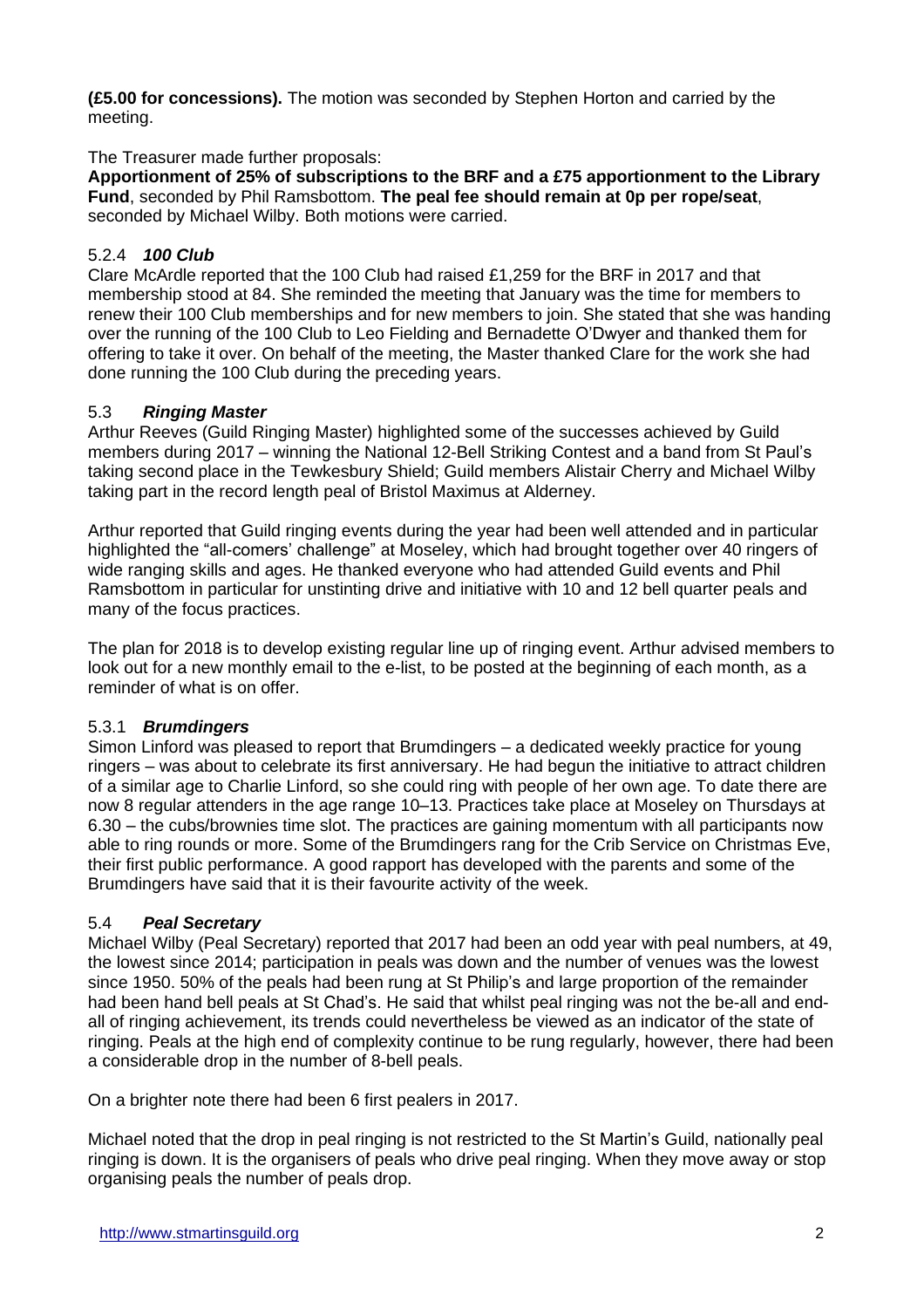The Master reported that monthly Sunday afternoon peals of Surprise Major (single method or spliced) would be reintroduced. In addition the peals will be a vehicle to bring on conductors by ensuring a different conductor each month.

## 5.4.1 *Peals for Illumination*

The Peal Secretary recommended three peals for illumination: 16 Jan 2017 Birmingham, St Philip5016 Spliced Maximus (Particles) 13 Jun 2017 Birmingham, St Paul 5040 Cambridge Surprise Royal<br>09 Sep 2017 Castle Bromwich 5090 Cambridge Surprise Major 5090 Cambridge Surprise Major

## 5.5 *Henry Johnson Dinner Secretary*

Stephanie Warboys (Henry Johnson Dinner Secretary) had tendered apologies.

## 5.5.1 *2018 Dinner update*

The Master reminded members that the Dinner would be held on Saturday 24 February at the Orange Studios, with Richard Jones in the chair. The format will be a less formal buffet arrangement with entertainment and activities. Tickets are priced at a lower rate – £33 (£20 for students) in the hope that it will generate an increase in sales. Posters and tickets were available from Chris Mills, Clare McArdle, Stephanie Warboys and Jenny Sunter.

## 5.5.2 *2019 Chairman*

The Master confirmed that Alan Regin had agreed to chair the 2019 Dinner. Alan had been awarded the MBE in this year's New Year's honours for services to campanology and its heritage, due recognition for his work as CCCBR Steward of the Rolls of Honour. In addition, Alan had been one of the driving forces behind the fund raising and installation of bells at St George's, Ypres to commemorate the centenary of the First World War. The date of the Dinner will be 23 February 2019.

## 5.6 *Librarian*

Mark Eccleston (Librarian) had nothing to add to his written report.

## 5.7 *Safeguarding Officer*

Trish Everett (Safeguarding Officer) drew members' attention to links in her report to the CCCBR website where there is much useful information relating to Safeguarding. She reported that all appropriate safeguarding procedures and risk assessments were in place for the RWNYC and are in place for Brumdingers.

Trish was pleased to report that 25 Guild members attended the free diocesan safeguarding training in September. She reminded members that they could contact her for support and advice on safeguarding issues.

## 5.8 *PR Officer*

Tim Sunter (PR Officer) thanked all those who had contributed to a successful year which had generated some very good publicity for the Guild.

## 5.9 *Central Council Reps*

James Ramsbottom and Richard Andrew reported that they had both volunteered to join the new working groups being formed under the restructuring of the CCCBR. They reminded members that there was no requirement for participants to be Council members or reps, the only criteria being a bell ringer with special interest.

The Master thanked the CC Reps for their work.

## **6. Election of members**

#### 6.1 *Full members*

The following full members were elected: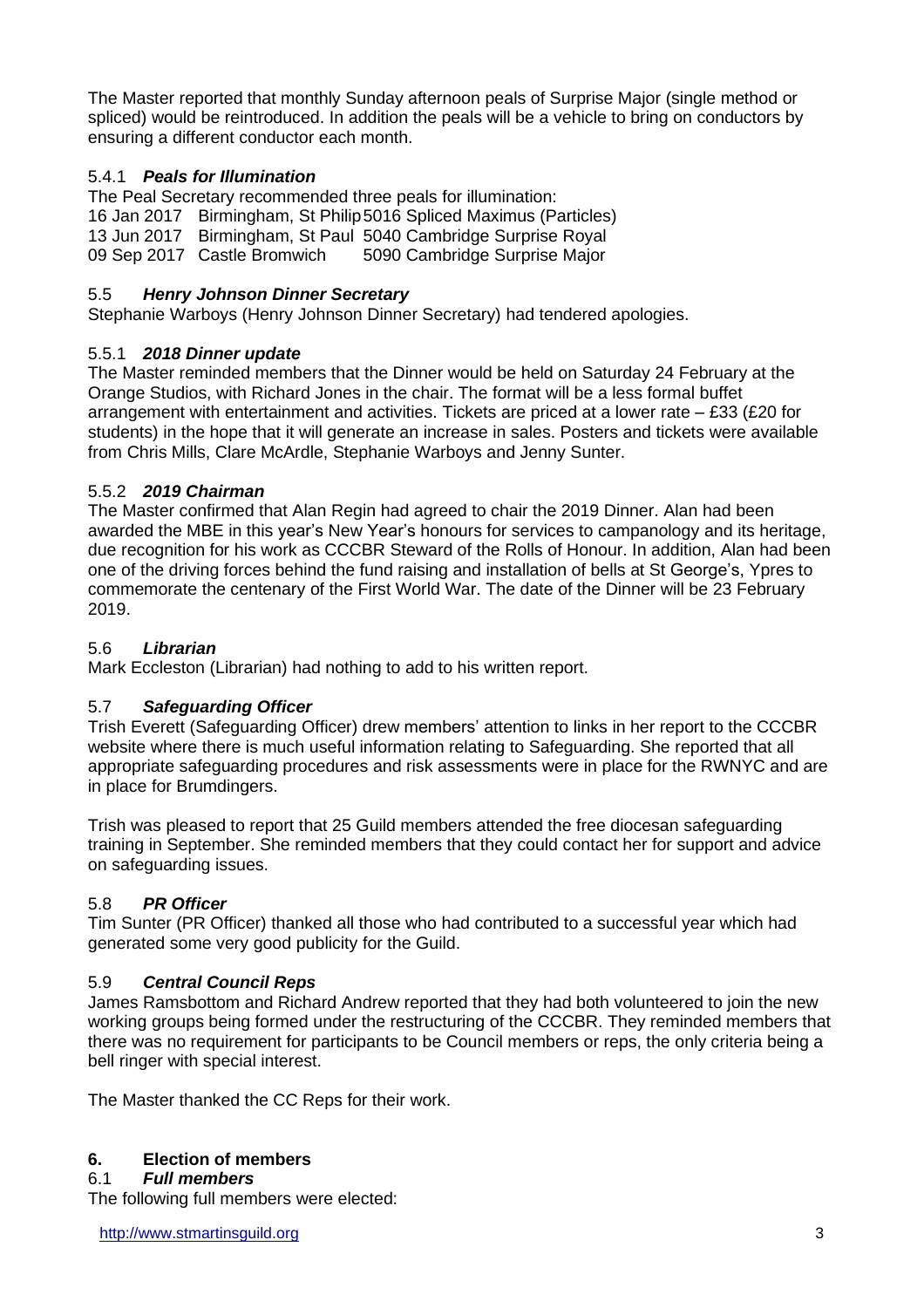| <b>Name</b>    | Tower      | <b>Proposed</b> | Seconded             |
|----------------|------------|-----------------|----------------------|
| Robert Mayne   | Northfield | Sarah Vernon    | Stephen Horton       |
| Alison Edmonds | York       | Eleanor Linford | <b>Arthur Reeves</b> |
| Ewan Hull      | York       | Eleanor Linford | <b>Arthur Reeves</b> |
| Eliza Hull     | York       | Eleanor Linford | <b>Arthur Reeves</b> |

The Master presented certificates to Alison, Ewan and Eliza.

### 6.2 *Non Resident Life Members*

The following NRLM was ratified: Luke G Groom

#### 6.3 *Associate members:*

The following students from BSoBR had been made Associate Members by the Standing Committee since October: Ed Wilhelm Jonathan Newey Nick Jenkins Harriet Smelt

### **7. Rule changes**

The Master reported that the proposed changes to the Guild rules were the result of 15 months of consultation with considerable input from many Guild members, in particular Mike Dodson, John Anderson and Andrew Stubbs. He thanked them for their contribution. During the process he had consulted both the Bishop of Birmingham and the President of the Central Council. Both had viewed the proposed changes positively.

The meeting was informed that some of the members who had tendered apologies had registered proxy votes in favour of the changes. There was some dispute over the validity of proxy votes but, referring to rule 9.8 of the current rules, the meeting agreed that proxy votes were permissible.

#### 7.1 *Motion 1*

#### **Replace Rules 1, 2, 3 and 4 with new Rule 1**

Carried with 3 votes against.

#### 7.2 *Motion 2*

#### **Replace Rules 5, 6 and 11 with new Rule 2**

There was considerable debate about the proposal to drop membership by election in favour of an application process. Concerns were raised over the proposed decision process being down to a Membership Committee of 3.

The following amendments to the proposal were agreed:

2.1.1 "election at next meeting" replaces "ratification by the Membership Committee. Membership commences from the date of payment."

2.1.2 "and ratification by the Membership Committee" deleted

2.1.3 replace "Membership Committee" with "the secretary and approval at the next General Meeting" and replace "Membership Committee" with "meeting". 2.2 delete

The motion, with amendments, was proposed by Andrew Stubbs and seconded by Michael Wilby and was carried.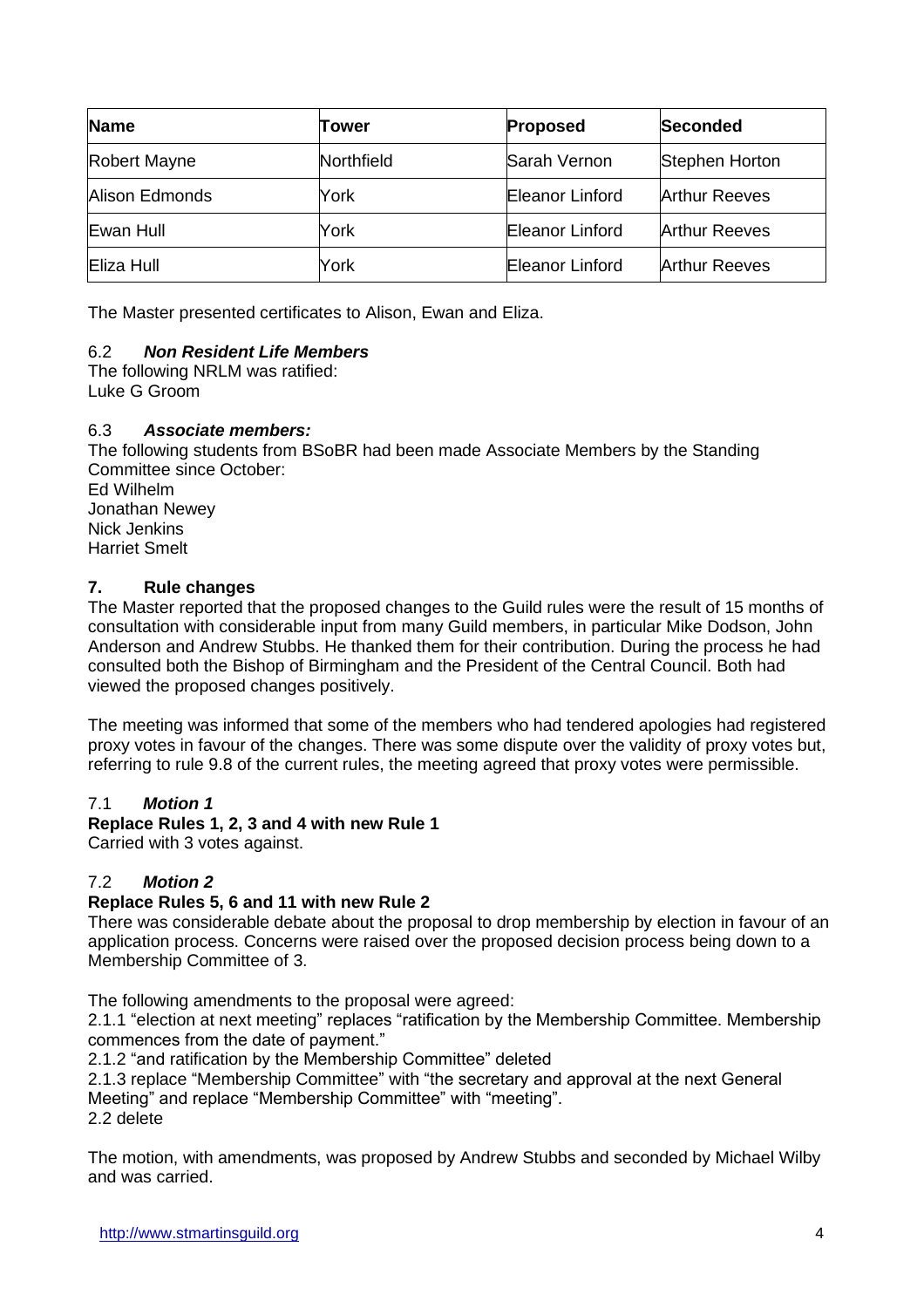## 7.3 *Motion 3*

#### **Replace Rules 7 and 10 with new Rule 3**

It was agreed that the role of PR Officer should not be replaced by Recruitment Officer. It was further agreed that both Offices should stand.

The motion was carried with the amendment.

#### 7.4 *Motion 4*

#### **Replace Rules 8 and 9 with new Rules 4 and 7**

Amendment to 4.8: "ten, two of whom" replaces "four, three of whom" 4.9 delete

The motion was carried with the amendments.

## 7.5 *Motion 5*

#### **Delete Rule 13**

After clarification of the correct numbering, the motion was carried.

#### 7.6 *Motion 6*

## **Replace Rules 14 and 15 with new Rule 5**

5.1.2 and 5.1.3 were deleted from the proposal.

The motion was carried with the amendments.

### 7.7 *Motion 7*

## **Replace Rule 16 with new Rule 6**

The motion was carried.

#### 7.8 *Motion 8*

**Adopt new Rule 8** The motion was carried.

#### 7.9 *Motion 9*

**Replace Rule 17 with new Rule 9** The motion was carried.

#### 7.10 *New Rules*

A copy of the new Rules is appended.

#### **8. Election of Officers**

Master: Simon Linford Secretary: Clare McArdle Treasurer: Tracy Stevens Ringing Master: Arthur Reeves Archivist: Mark Eccleston Safeguarding Officer: Trish Everett Proposed by David Ingram, seconded by David Hull. Elected en bloc.

PR Officer: no nominations had been received. Recruitment Officer: no nominations had been received. No nominations were made from the floor. The positions remained vacant.

#### 8.1 *Election of Officials*

Henry Johnson Dinner Secretary: Jenny Sunter Proposed by Tim Sunter, seconded by Tracy Stevens. Elected.